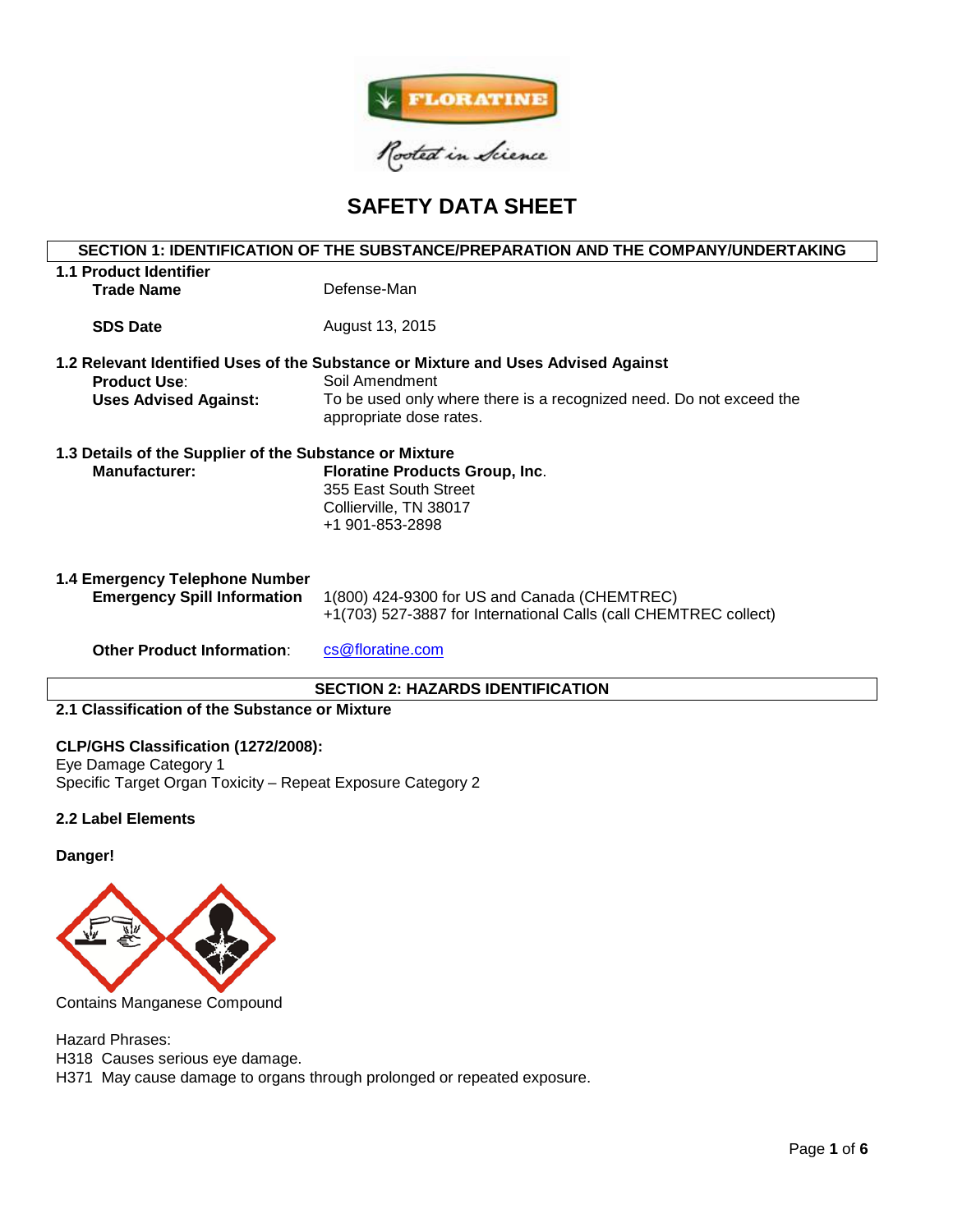Precautionary Phrases:

P260 Do not breathe dust.

P264 Wash thoroughly after handling.

P280 Wear eye protection and face protection.

P305 + P351 + P338 IF IN EYES: Rinse cautiously with water for several minutes. Remove contact lenses, if present and easy to do. Continue rinsing.

P337 + P313 If eye irritation persists: Get medical attention.

P314 Get medical /attention if you feel unwell.

P501 Dispose of contents and container in accordance with local and national regulations.

### **2.3 Other Hazards:** None

| <b>SECTION 3: COMPOSITION/INFORMATION ON INGREDIENTS</b> |                                                                                     |           |                                              |  |  |  |
|----------------------------------------------------------|-------------------------------------------------------------------------------------|-----------|----------------------------------------------|--|--|--|
| <b>Chemical Name</b>                                     | <b>CAS Number /</b><br><b>EINECS Number /</b><br><b>REACH Reg.</b><br><b>Number</b> | % (w/w)   | <b>CLP/GHS Classification</b><br>(1272/2008) |  |  |  |
| Manganese<br>Compound                                    | 7785-87-7 /<br>232-089-9                                                            | 25-80%    | Eye Dam. 1 (H318)<br>STOT RE 2 (H373)        |  |  |  |
| Magnesium Salt                                           | 7487-88-9 /<br>231-298-2                                                            | $5 - 20%$ | Not hazardous                                |  |  |  |
| Citric Acid                                              | $77 - 92 - 9/$<br>201-069-1                                                         | $5 - 20%$ | Eye Irrit. 2 (H319)                          |  |  |  |

See Section 16 for full text of GHS and EU Classifications.

# **SECTION 4: FIRST AID MEASURES**

### **4.1 Description of First Aid Measures**

### **First Aid**

**Eye contact:** In case of contact with eyes, flush immediately with water for at least 15 minutes while lifting the upper and lower lids. Get immediate medical attention.

**Skin contact:** Wash with soap and water. Get medical attention if irritation develops or persists.

**Inhalation:** Remove victim to fresh air. Get medical attention if irritation develops or persists.

**Ingestion:** Do not induce vomiting unless directed to do so my medical personnel. If the person is alert, have them rinse their mouth with water and sip one glass of water. Call a poison center or physician for advice. Never give anything my mouth to an unconscious or drowsy person.

### **See Section 11 for more detailed information on health effects.**

**4.2 Most Important symptoms and effects, both acute and delayed:** Causes severe eye irritation or damage. May cause skin irritation on prolonged or repeated use. Swallowing may cause nausea. Prolonged overexposure to manganese compounds may cause headache, apathy, muscle weakness and neurological effects such as euphoria, impulsiveness and insomnia.

**4.3 Indication of any immediate medical attention and special treatment needed**: If eye contact occurs, get immediate medial attention.

### **SECTION 5: FIREFIGHTING MEASURES**

**5.1 Extinguishing Media:** Use media appropriate for the surrounding fire. Cool fire exposed containers with water

**5.2 Special Hazards Arising from the Substance or Mixture Unusual Fire and Explosion Hazards:** None

**Combustion Products:** Oxides of carbon, sulfur, manganese and magnesium.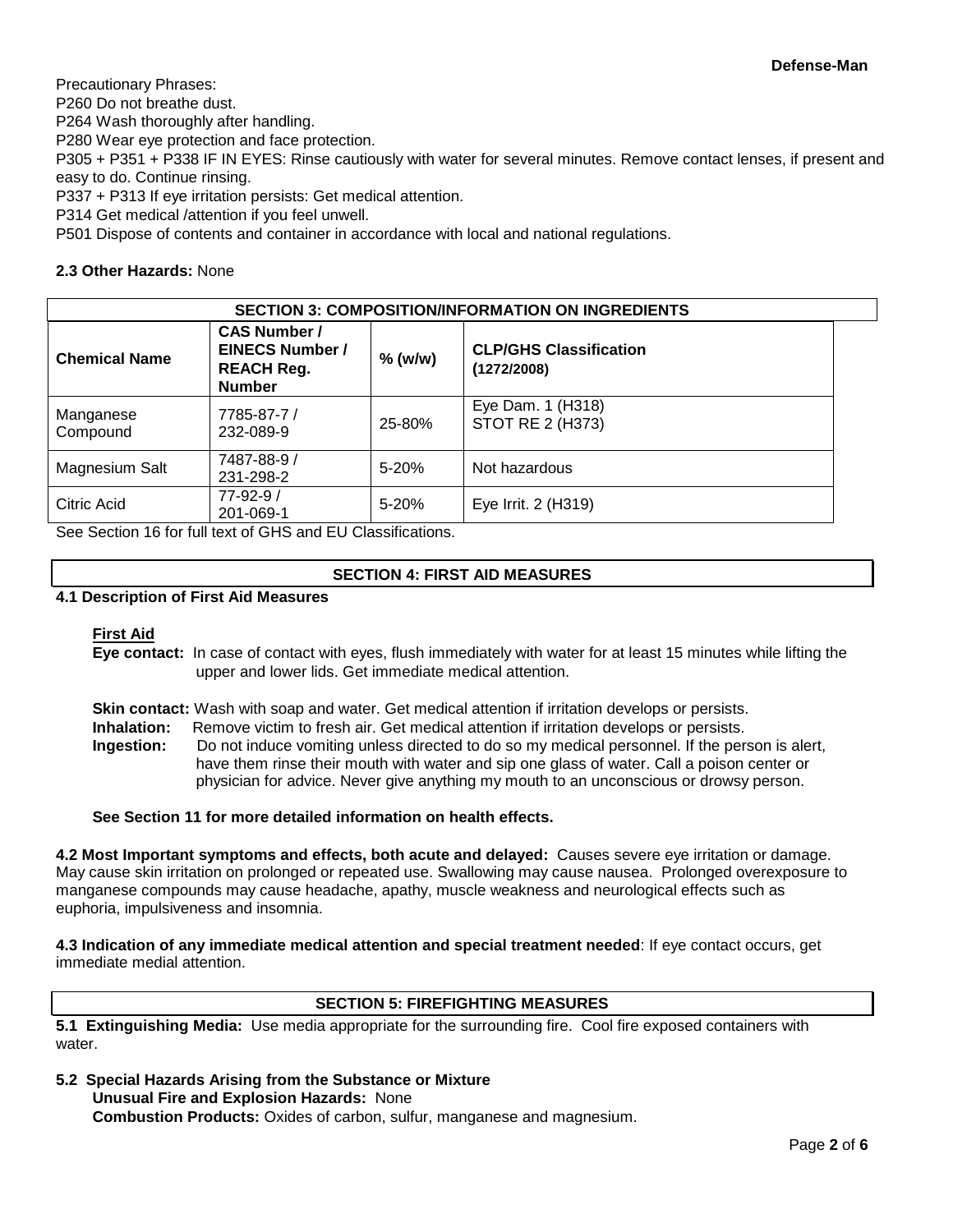**5.3 Advice for Fire-Fighters:** Self-contained breathing apparatus and protective clothing should be worn in fighting fires involving chemicals. Determine the need to evacuate or isolate the area according to your local emergency plan. Use water spray to keep fire exposed containers cool.

# **SECTION 6: ACCIDENTAL RELEASE MEASURES**

**6.1 Personal Precautions, Protective Equipment and Emergency Procedures:**  Wear appropriate protective equipment. Avoid direct contact with spilled material.

### **6.2 Environmental Precautions:**

Prevent entry in storm sewers and waterways. Report spill as required by local and national regulations.

## **6.3 Methods and Material for Containment and Cleaning Up:**

Sweep up and place in an appropriate container for disposal. Avoid creating dust. Wash spill site with water. Contain large spills and collect as much of the powder as possible into containers for use.

# **6.4 Reference to Other Sections:**

Refer to Section 8 for personal protective equipment and Section 13 for disposal information.

### **SECTION 7: HANDLING and STORAGE**

### **7.1 Precautions for Safe Handling**:

Prevent contact with eyes. Avoid contact with skin and clothing. Use with adequate ventilation. Use reasonable care in handling. Do not eat, drink or smoke while using product. Wash thoroughly with soap and water after handing.

## **7.2 Conditions for Safe Storage, Including any Incompatibilities**:

Protect containers from physical damage. Keep from freezing. Keep containers closed. Empty containers retain product residues. Follow all SDS precautions in handling empty containers. Store away from food and feed.

### **7.3 Specific end use(s): Industrial uses:** None identified

**Professional uses:** Turf Fertilizer

# **SECTION 8: EXPOSURE CONTROLS/PERSONAL PROTECTION**

### **8.1 Control Parameters:**

| <b>Chemical Name</b> | <b>US OEL</b>                                                             | EU IOEL          | UK OEL                              | <b>Biological Limit</b><br>Value |
|----------------------|---------------------------------------------------------------------------|------------------|-------------------------------------|----------------------------------|
| Manganese compound   | 0.2 mg/m3 TWA (as<br>Mn) ACGIH TLV<br>5 mg/m3 Ceiling (as<br>Mn) OSHA PEL | None Established | $0.5 \text{ mg/m}$ 3 TWA (as<br>Mn) | None Established                 |
| Magnesium salt       | None Established                                                          | None Established | None Established                    | None Established                 |
| Citric Acid          | None Established                                                          | None Established | None Established                    | None Established                 |

### **8.2 Exposure Controls:**

**Recommended Monitoring Procedures:** None established.

**Appropriate Engineering Controls:** Good outdoor ventilation should be adequate under normal conditions of use.

### **Personal Protective Measurers**

**Eye/face Protection:** Chemical goggles recommended to avoid eye contact.

**Skin Protection:** Impervious clothing is recommended if needed to avoid skin contact.

**Hands:** Impervious gloves are recommended if needed to avoid skin contact.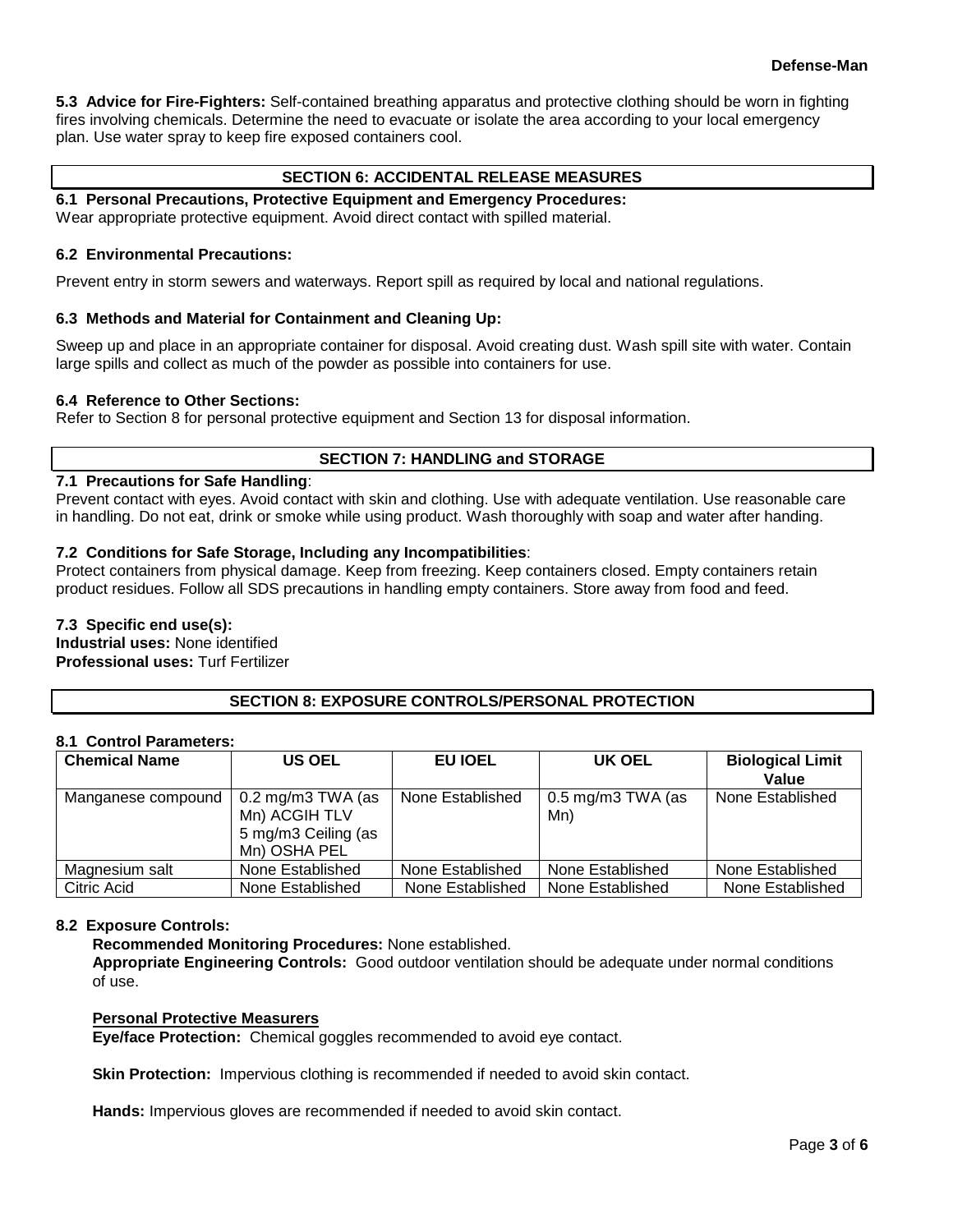**Respiratory Protection:** None needed under normal use conditions with adequate ventilation. If dust or mists are excessive, an approved particulate respirator can be used. Use respirators in accordance with local and national regulations.

**Other protection:** Suitable washing facilities should be available in the work area.

### **SECTION 9: PHYSICAL and CHEMICAL PROPERTIES**

### **9.1 Information on basic Physical and Chemical Properties**

**Appearance:** White powder base with dark powder. When mixed with water – Black liquid **Odor Threshold:** Not available **pH:** Not applicable **Melting/Freezing Point:** Not determined **Boiling Point:** 100°C (212°F) **Flash Point:** Not flammable **Evaporation Rate:** Not applicable **Lower Flammability Limit:** Not applicable **Upper Flammability Limit:** Not applicable **Vapor Density(Air=1):** Not applicable **Relative Density:** Not applicable **Autoignition Temperature:** None **Decomposition Temperature:** Not determined **Viscosity:** Not applicable **Explosive Properties:** None **Oxidizing Properties:** None **Specific Gravity (H<sub>2</sub>O= 1):** Not applicable **Molecular Weight:** Mixture **Molecular Weight:** Mixture

**Odor:** No odor.

**Vapor Pressure:** Not applicable

**Solubility:** Complete **Octanol/Water Partition Coefficient:** Not determined **Molecular Weight: Mixture** 

**9.2 Other Information:** None available

## **SECTION 10: STABILITY and REACTIVITY**

**10.1 Reactivity:** Not reactive under normal conditions.

**10.2 Chemical Stability:** Stable.

**10.3 Possibility of Hazardous Reactions:** None known.

**10.4 Conditions to Avoid:** None known.

**10.5 Incompatible Materials:** Incompatible with oxidizing agents and bases.

**10.6 Hazardous Decomposition Products:** Decomposition may produce oxides of carbon, sulfur, magnesium and manganese.

# **SECTION 11: TOXICOLOGICAL INFORMATION**

**11.1 Information on Toxicological Effects:** 

### **Potential Health Effects:**

**Eye Contact:** Causes irritation with redness, tearing and stinging. Eye damage may occur. **Skin contact:** Prolonged skin contact may cause irritation. **Inhalation:** Excessive inhalation of dust may cause upper respiratory tract irritation. **Ingestion:** Swallowing may cause gastrointestinal effects including nausea and diarrhea

**Acute toxicity:** No toxicity data available for the product Manganese compound: Oral rat LD50 2150 mg/kg, Inhalation rat LC50 >4.45 mg/L/4 hr, Magnesium salt: Oral rat LD50 >2000 mg/kg Citric Acid: Oral rat LD50 3,000 mg/kg,

**Skin corrosion/irritation:** Citric acid is not irritating to rabbit skin. Manganese compound is not irritating to rabbit skin.

**Eye damage/ irritation:** Citric acid is irritating to rabbits eyes. Manganese compound has been shown to cause irreversible eye irritation in rabbit eyes. Magnesium salt is not irritating to eyes based on data from a structurally similar chemical.

**Respiratory Irritation:** No data available. Expected to cause only temporary irritation.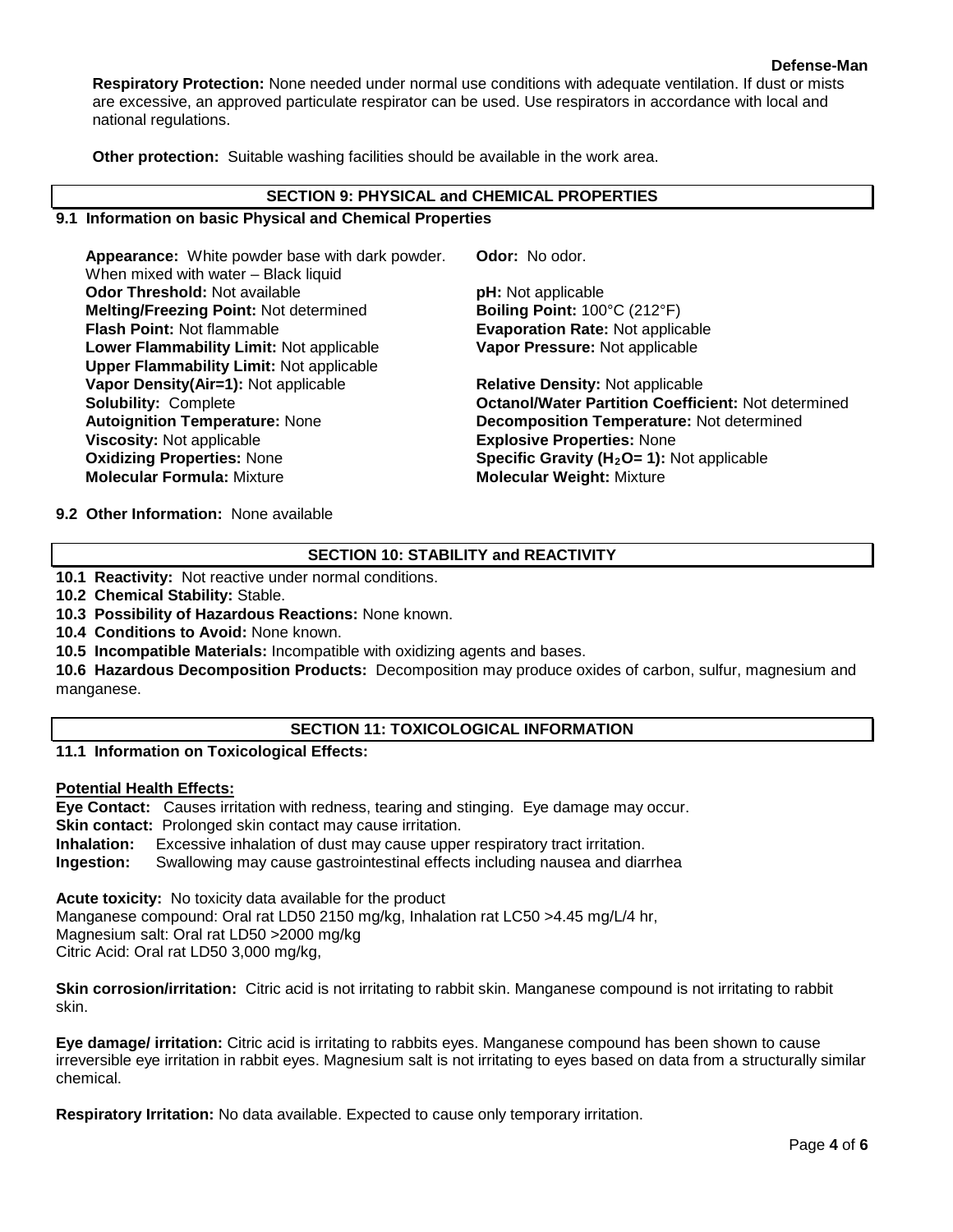**Respiratory Sensitization:** No data available.

**Skin Sensitization:** Magnesium salt was negative in a mouse local lymph node assay.

**Germ Cell Mutagenicity:** Magnesium salt was negative in an AMES test, in an in vitro mammalian cell gene mutation test using Chinese hamster lung cells and in an in vivo micronucleus assay.. Citric acid was negative in the Ames test and in human and hamster cell culture assays. Manganese compound was negative in an in vitro mammalian chromosome aberration test with a structurally similar material.

**Carcinogenicity:** No data available. None of the components of this product are listed as carcinogens by IARC or the EU Dangerous Substances Directive.

**Reproductive Toxicity:** Magnesium salt is not toxic to reproduction based on studies with structurally similar chemicals. In a two-generation 90 days study with male and female rats fed 1.2 % citric acid, no adverse effect on reproductive parameters nor any teratogenicity were seen.

### **Specific Target Organ Toxicity**:

Single Exposure: No data available.

Repeat Exposure: Overexposure to manganese compounds have been shown to cause headache, apathy, muscle weakness and neurological effects such as euphoria, impulsiveness and insomnia.

### **SECTION 12: ECOLOGICAL INFORMATION**

**12.1 Toxicity:** No toxicity data available for the product.

Manganese compound: 48 hr LC50 daphnia magna 6.8 mg/L, 72 hr LC50 Desmodesmus subspicatus 61 mg/L Magnesium salt: 96 hr LC50 Oryzias latipes > 96.4 mg/L, 48hr daphnia magna > 88.7 mg/L, 72 hr EC50 Algae > 99.2 mg/L

Citric Acid: 96 hr golden orfe 440 mg/L, 48 hr saltwater crab160 mg/l

**12.2 Persistence and degradability:** Citric acid is readily biodegradable (97% in 28 days).

- **12.3 Bioaccumulative Potential:** The calculated BCF for citric acid is estimated to be 3.2.
- **12.4 Mobility in Soil:** In the soil, product follows natural cycle to provide plant nutrients.
- **12.5 Results of PVT and vPvB assessment:** Not required.
- **12.6 Other Adverse Effects:** No data available.

### **SECTION 13: DISPOSAL CONSIDERATIONS**

### **13.1 Waste Treatment Methods:**

Dispose in accordance with local/ and national regulations.

| <b>SECTION 14: TRANSPORTATION INFORMATION</b> |                                 |                                                                     |                            |                                 |                                                |  |  |
|-----------------------------------------------|---------------------------------|---------------------------------------------------------------------|----------------------------|---------------------------------|------------------------------------------------|--|--|
|                                               | <b>14.1 UN</b><br><b>Number</b> | 14.2 UN Proper Shipping Name                                        | 14.3<br>Hazard<br>Class(s) | 14.4<br><b>Packing</b><br>Group | 14.5<br><b>Environmental</b><br><b>Hazards</b> |  |  |
| <b>US DOT</b>                                 |                                 | Not Regulated                                                       |                            |                                 | No                                             |  |  |
| <b>IMDG</b>                                   | <b>UN3077</b>                   | Environmentally Hazardous Substance,<br>n.o.s. (Manganese compound) |                            | Ш                               | Yes                                            |  |  |
| <b>IATA/ICAO</b>                              | <b>UN3077</b>                   | Environmentally Hazardous Substance,<br>n.o.s. (Manganese compound) | $\Omega$                   | III                             | Yes                                            |  |  |

### **14.6 Special Precautions for User:** None

**14.7 Transport in Bulk According to Annex III MARPOL 73/78 and the IBC Code:** Not determined.

### **SECTION 15: REGULATORY INFORMATION**

**15.1 Safety, Health and Environmental Regulations/Legislation Specific for the Substance or Mixture**